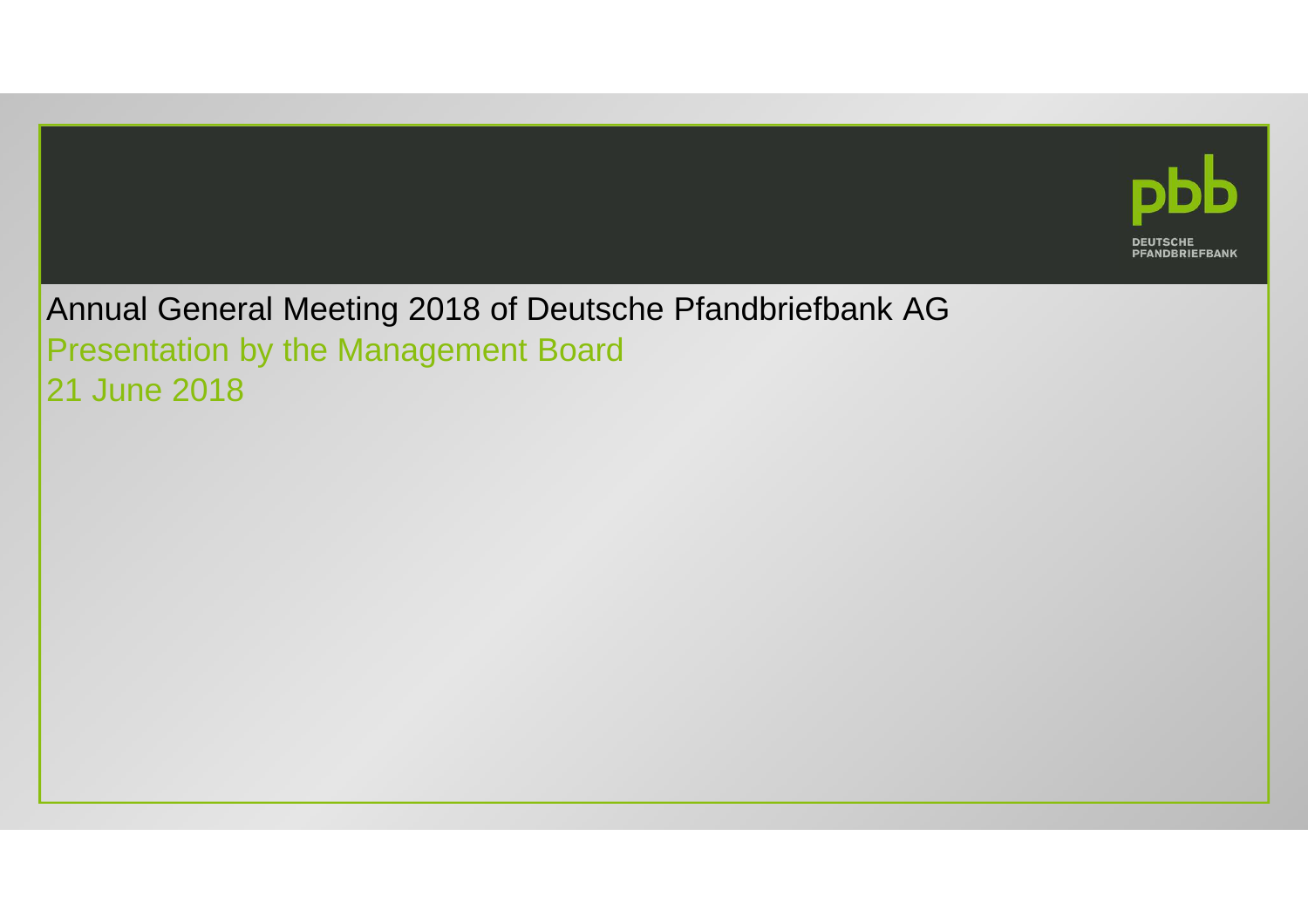# New business up to € 11.6 bn pbb prudently expands business activities

2.0

**2017**

#### (commitments incl. extensions >1Y - € bn)**9,5** 3.2**10.7**2.62.33.8**9.5**1.8 1.8



Figures may not add up due to rounding

**Real Estate Finance**

2016

2.7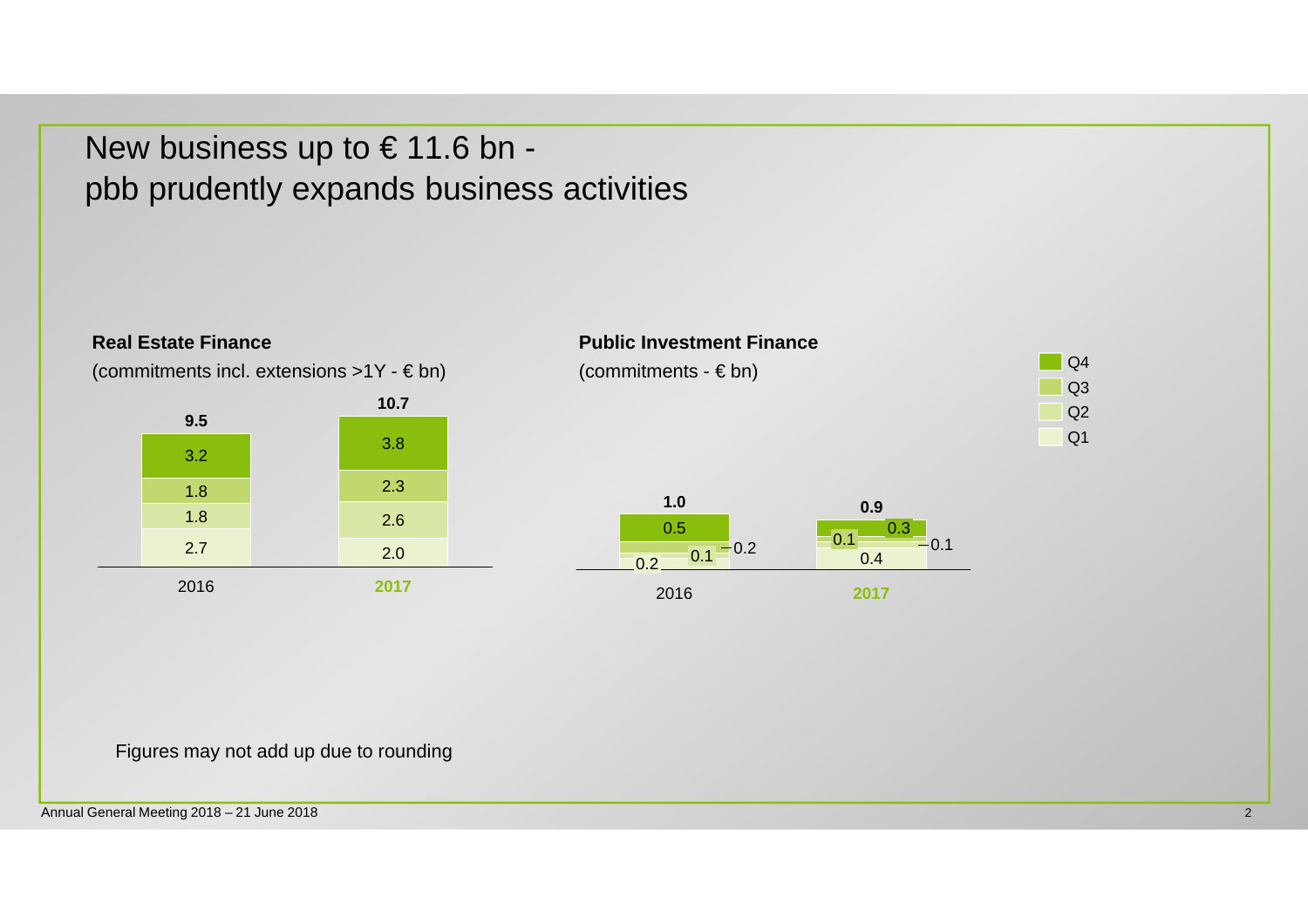Strategic portfolio growing –pbb prevails against competition

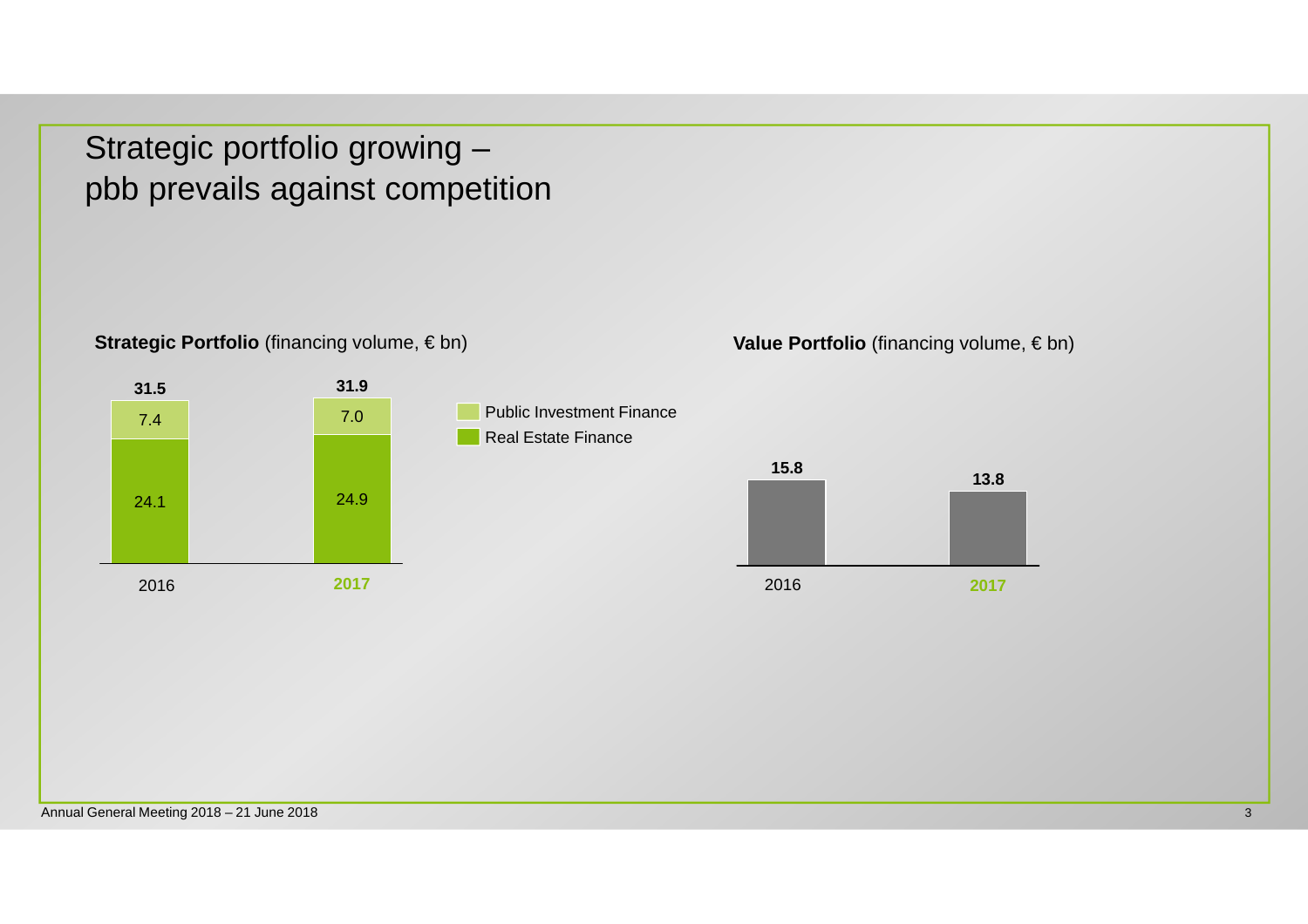Funding increased together with new business –Pfandbriefe most relevant funding instrument for pbb

**New long-term funding** (€ bn, excluding money market, deposit taking business and subordinated instruments)



### Figures may not add up due to rounding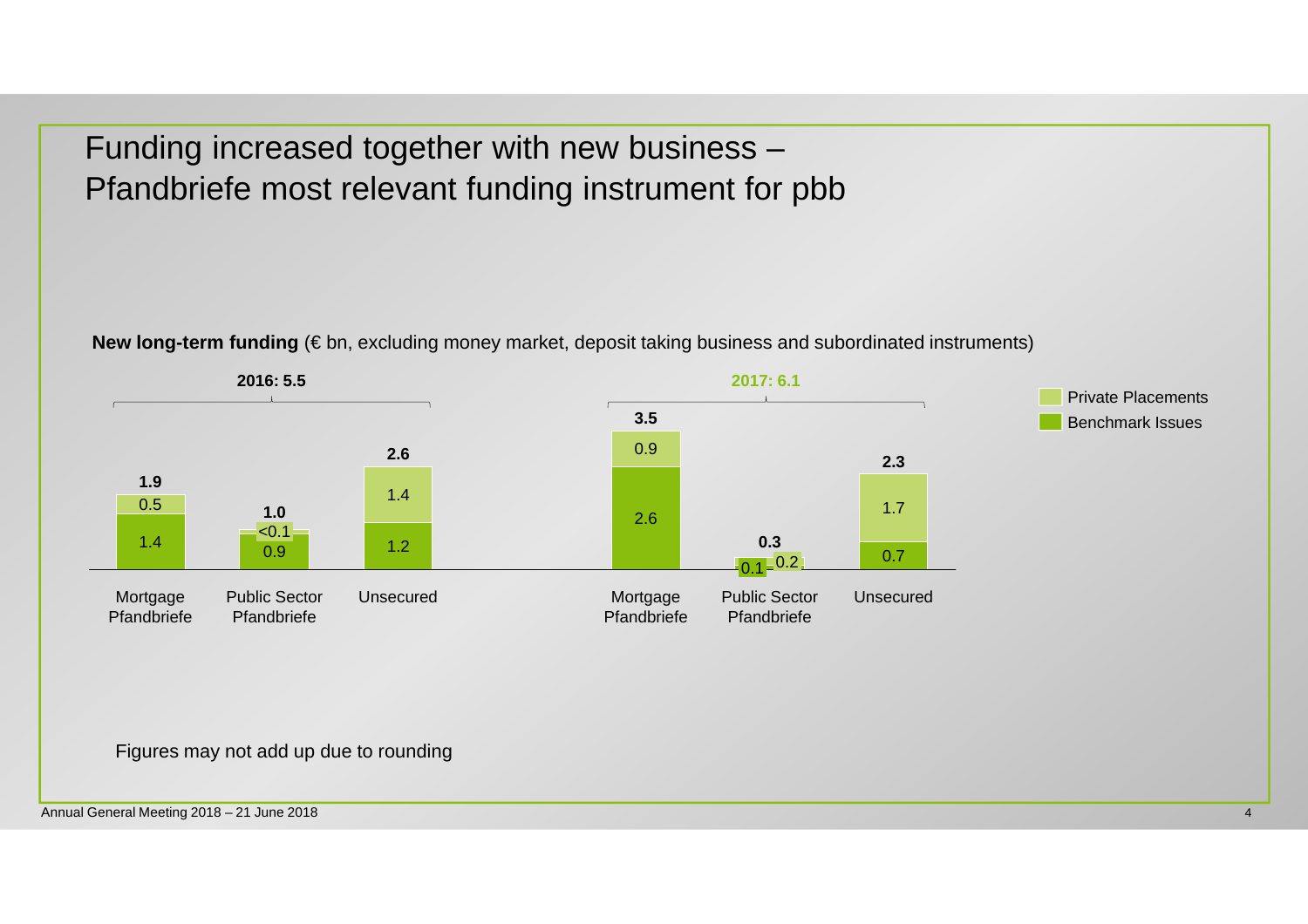# NII increased –pbb benefits from improved funding conditions

Q1 Q2 Q3  $\overline{Q4}$ 

**Net interest income** (€ mn; in accordance with IFRS, consolidated)



Figures may not add up due to rounding

Annual General Meeting 2018 – 21 June 2018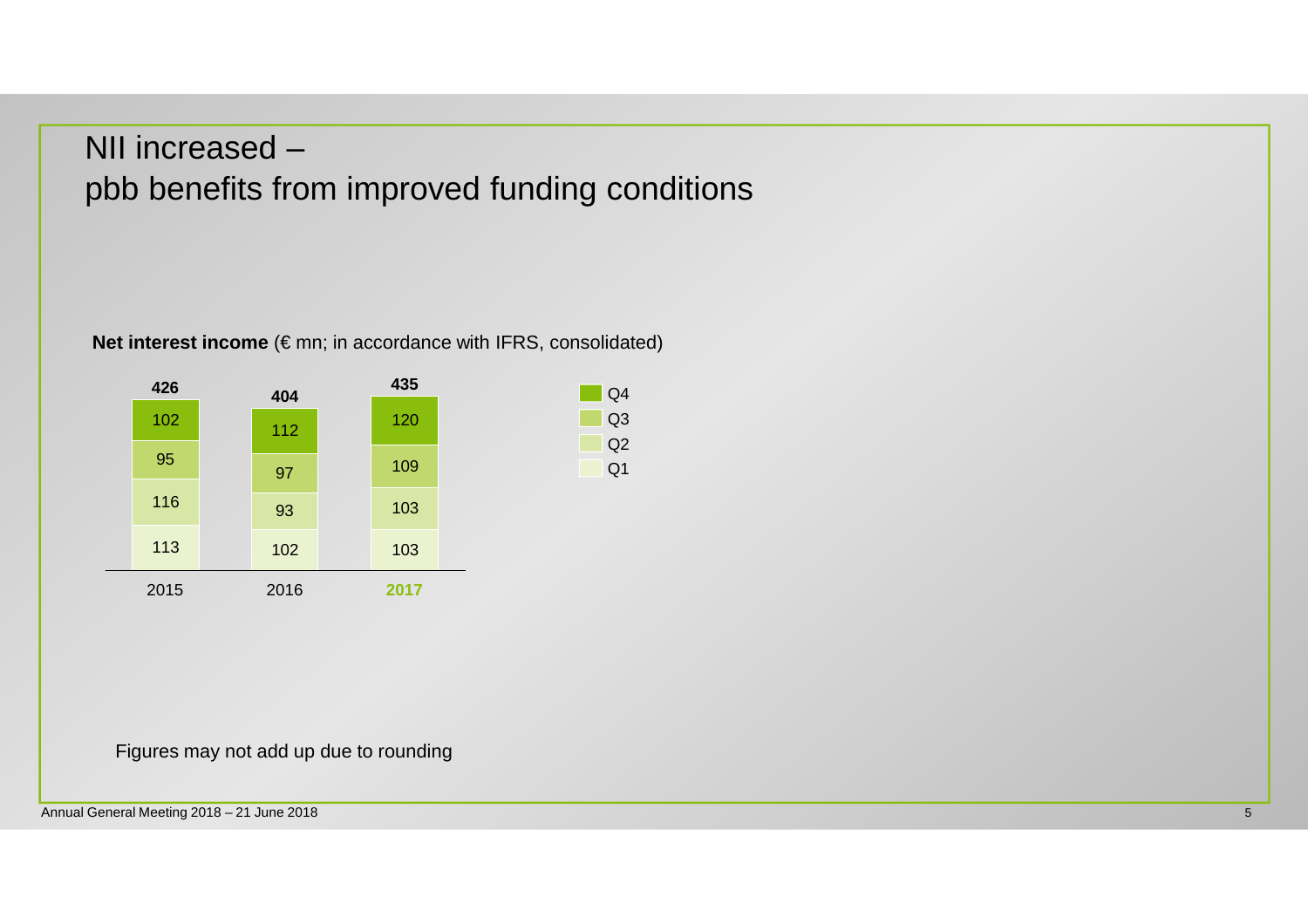Loan loss provisions remain at low levels –pbb's conservative risk standards pay off

Loan loss provisions (€ mn; in accordance with IFRS, consolidated)

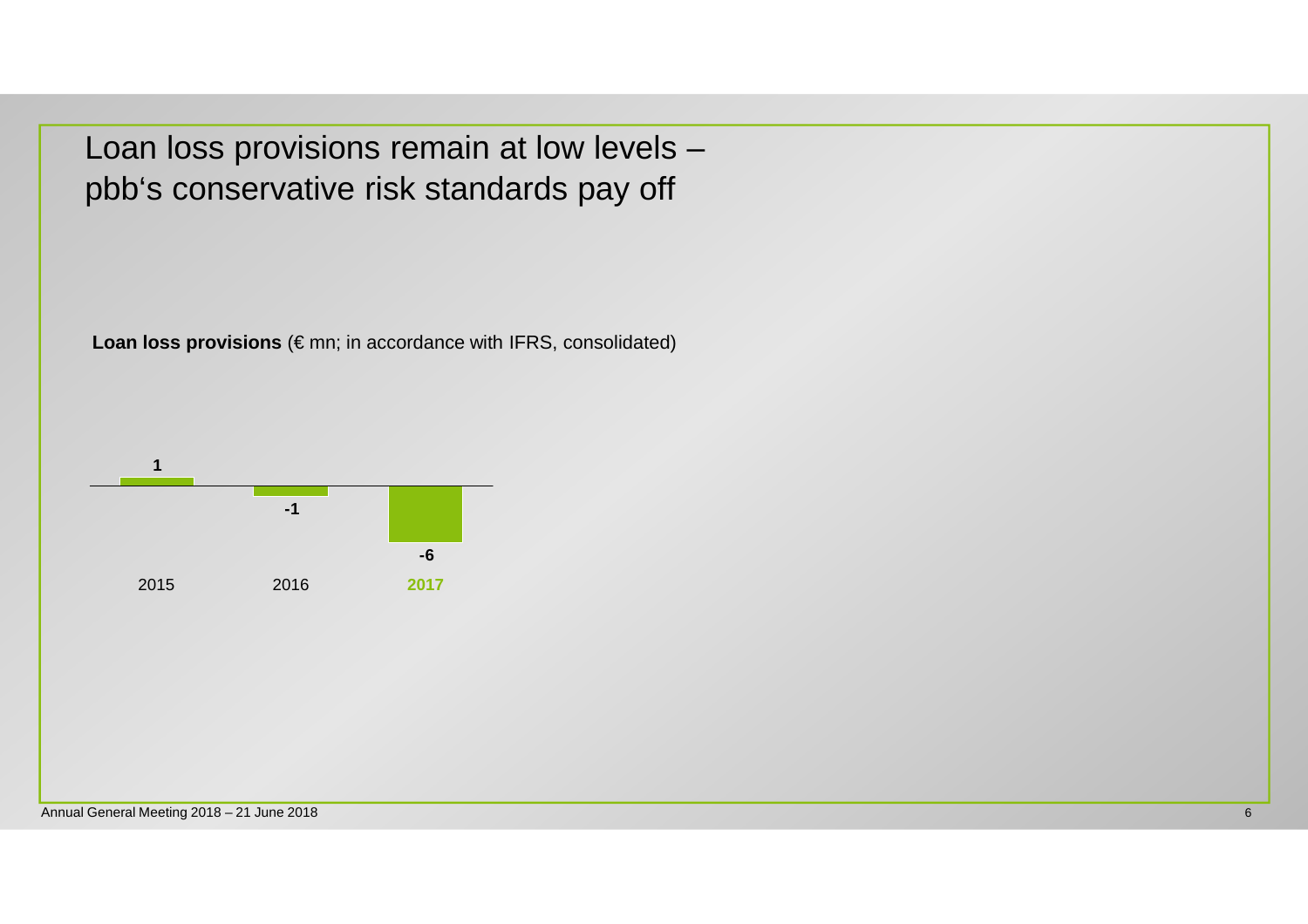Increase in general administrative expenses technically driven –pbb invests in strategic projects

> Q1  $Q2$

 $\overline{)$  Q4  $Q<sub>3</sub>$ 



#### **General administrative expenses**

Figures may not add up due to rounding

Annual General Meeting 2018 – 21 June 2018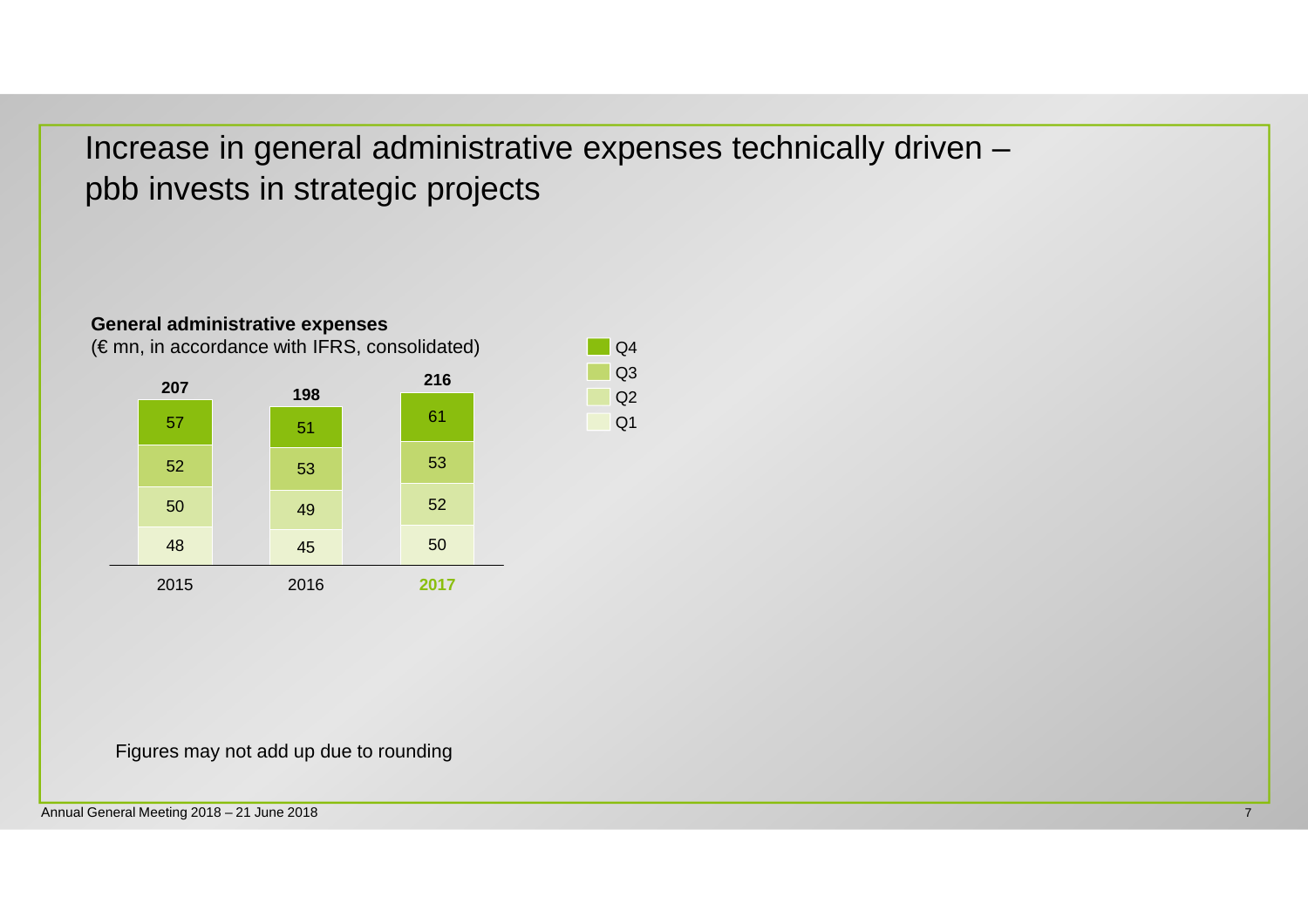2017 pre-tax profit clearly exceeds adjusted figure for previous year –pbb demonstrates operating strength



**Pre-tax profit** (€ mn, in accordance with IFRS, consolidated)

Figures may not add up due to rounding

Annual General Meeting 2018 – 21 June 2018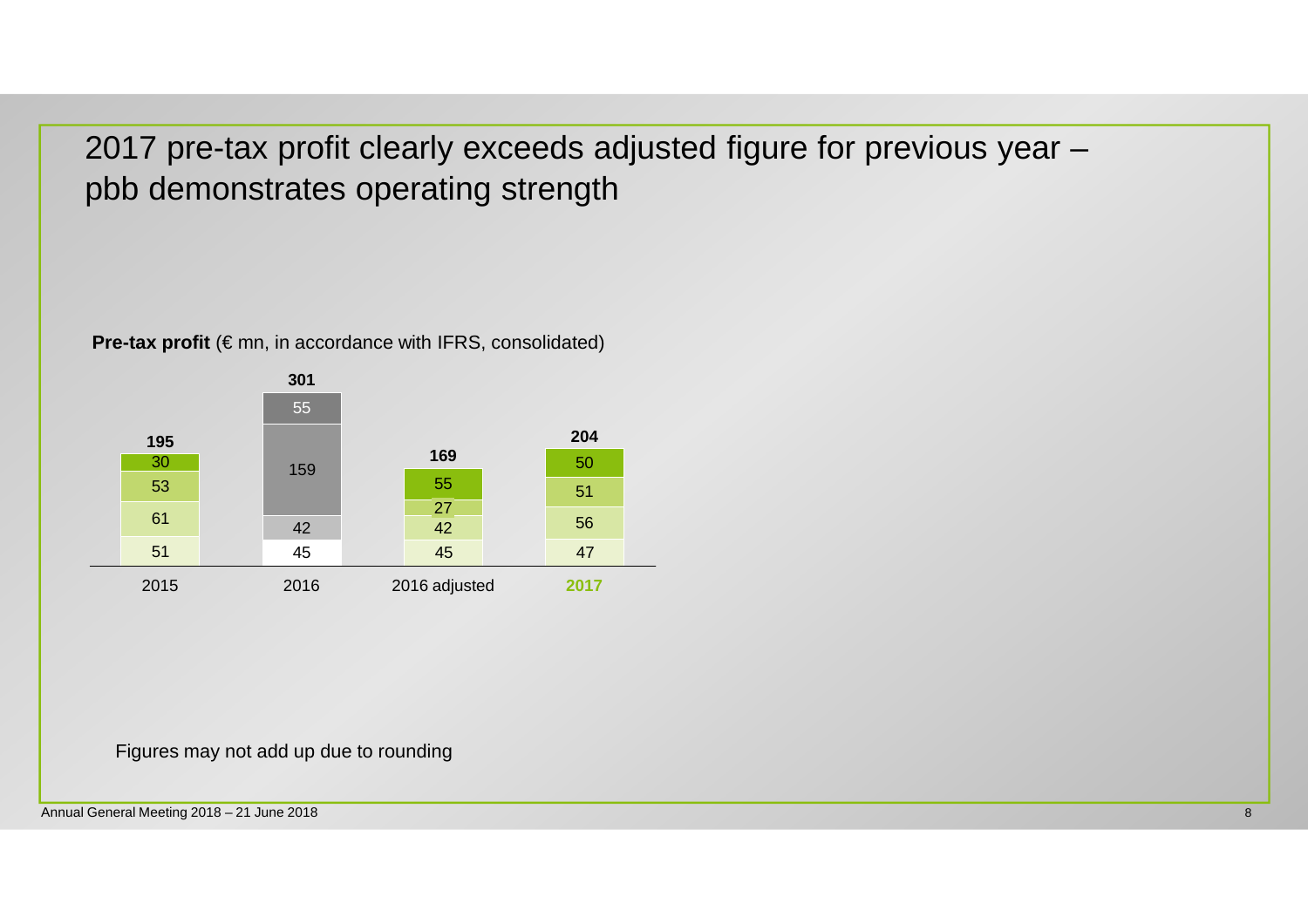Dividend proposal again provides for higher pay-out –pbb plans annual distribution of 75% up to and including 2019

**Pay-out ratio and dividend (€ DPS)** 

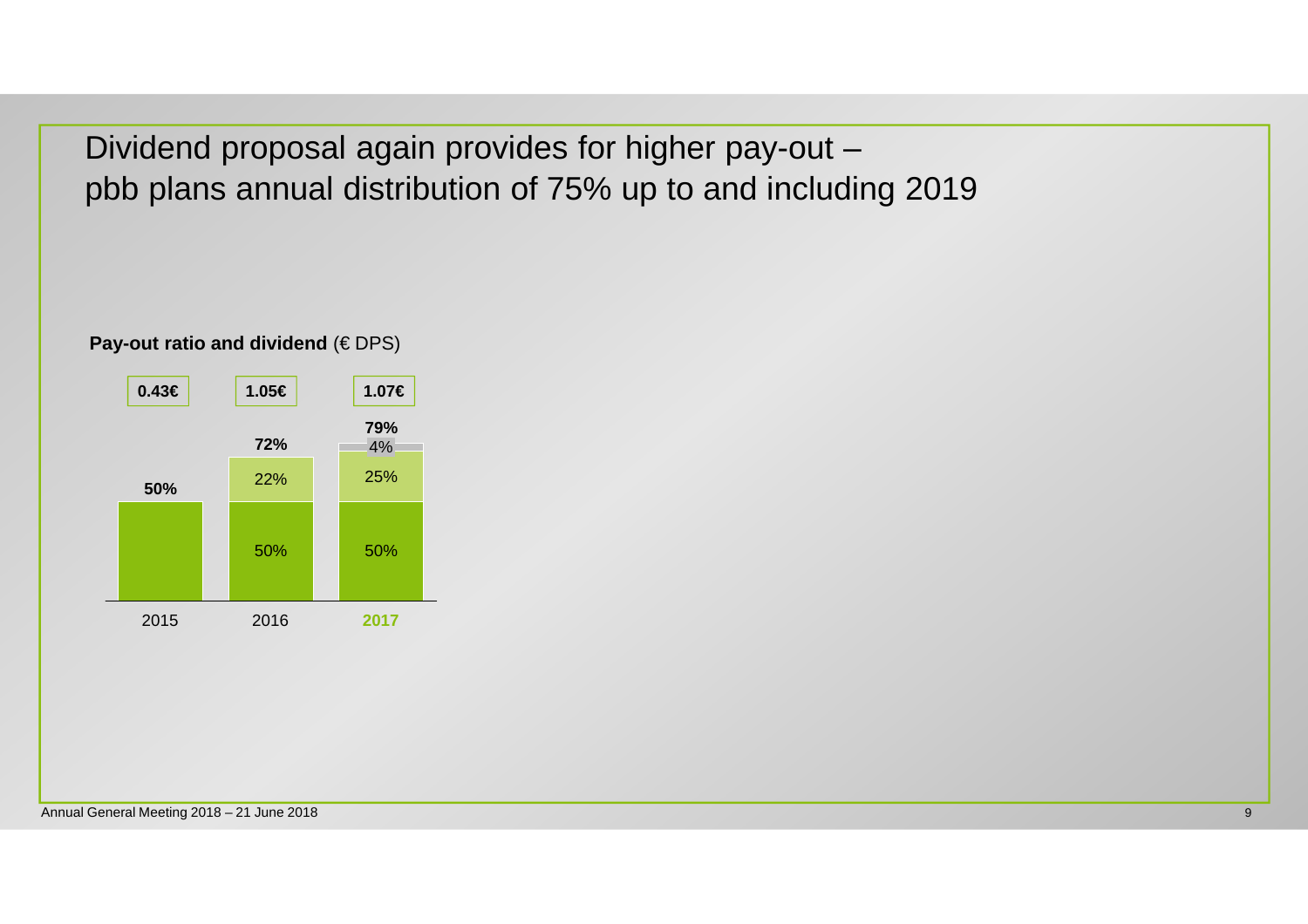Increase of RWA expected due to regulatory initiatives pbb equipped with capital buffer

#### **Expected development of capital ratios**

(Basel III, in %, IFRS, consolidated, fully loaded)



**12/17**

#### **Capital ratios Basel III**

(%, IFRS, in accordance with IFRS, fully loaded)

|                  | 12/17 | <b>Medium-term targets</b> |
|------------------|-------|----------------------------|
| CET <sub>1</sub> | 17.6  | $\geq 12.5$                |
| Tier 1           | 17.6  | $≥16$                      |
| Own funds        | 22.2  | $16 - 18$                  |
| Leverage ratio   | 4.5   | $\geq 3.5$                 |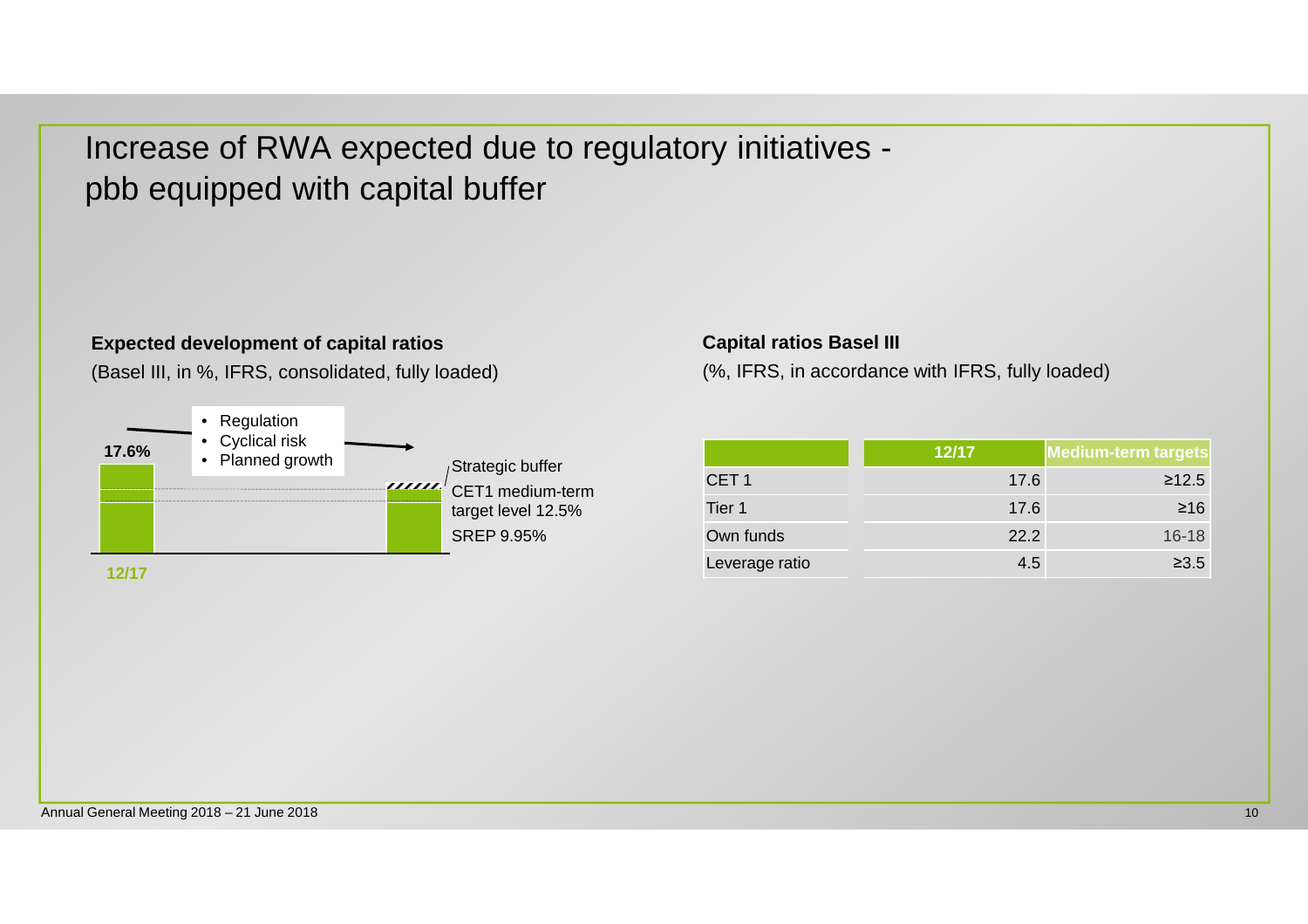### Pre-tax profit guidance of  $\epsilon$  150 - 170 mn for 2018 pbb implements initiatives